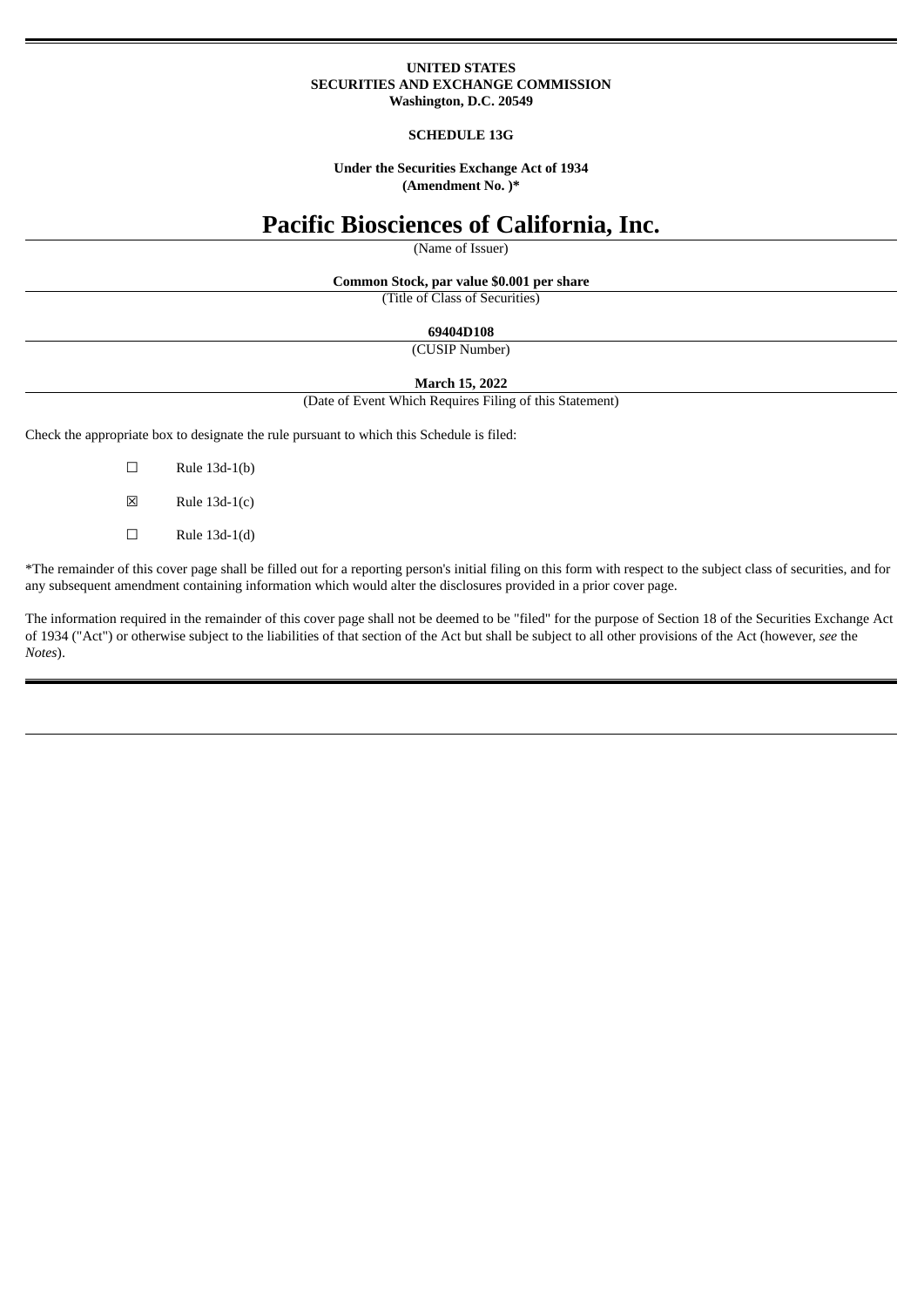| 1.  | Names of Reporting Persons<br>Madrone Opportunity Fund, L.P.                                |                      |                                                                                                                                                                                 |   |  |  |
|-----|---------------------------------------------------------------------------------------------|----------------------|---------------------------------------------------------------------------------------------------------------------------------------------------------------------------------|---|--|--|
| 2.  | (a)<br>$(b) \boxtimes (1)$                                                                  |                      | Check the Appropriate Box if a Member of a Group (see instructions)                                                                                                             |   |  |  |
| 3.  | <b>SEC USE ONLY</b>                                                                         |                      |                                                                                                                                                                                 |   |  |  |
| 4.  | <b>Delaware</b>                                                                             |                      | Citizenship or Place of Organization                                                                                                                                            |   |  |  |
|     | Number of<br><b>Shares</b><br>Beneficially<br>Owned by<br>Each<br>Reporting<br>Person With: | 5.<br>6.<br>7.<br>8. | Sole Voting Power<br>13,415,933 Shares (2)<br>Shared Voting Power<br>0 Shares<br>Sole Dispositive Power<br>13,415,933 Shares (2)<br><b>Shared Dispositive Power</b><br>0 Shares |   |  |  |
| 9.  | 13,415,933 Shares (2)                                                                       |                      | Aggregate Amount Beneficially Owned by Each Reporting Person                                                                                                                    |   |  |  |
| 10. |                                                                                             |                      | Check if the Aggregate Amount in Row (9) Excludes Certain Shares (see instructions)                                                                                             | г |  |  |
| 11. | Percent of Class Represented by Amount in Row 9<br>$6.0\%$ (3)                              |                      |                                                                                                                                                                                 |   |  |  |
| 12. | Type of Reporting Person (see instructions)<br>PN                                           |                      |                                                                                                                                                                                 |   |  |  |

(1) This Schedule 13G is filed by Madrone Opportunity Fund, L.P. ("Madrone"), Madrone Capital Partners, LLC ("Madrone GP"), Shimoda Holdings, LLC ("Shimoda"), Greg Penner ("Penner"), Jameson McJunkin ("McJunkin") and Thomas Patterson ("Patterson" and, together with the Madrone, Madrone GP, Shimoda, Penner and McJunkin, the "Reporting Persons"). The Reporting Persons expressly disclaim status as a "group" for purposes of this Schedule 13G.

(2) The shares are held by Madrone. Madrone GP is the general partner of Madrone. Penner, McJunkin and Patterson are managers of Madrone GP and share voting and dispositive power over the shares held by Madrone.

(3) This percentage is calculated based on 224,383,347 shares of the Issuer's stock outstanding as of April 30, 2022, as set forth in the Issuer's most recent 10-Q, filed with the Securities and Exchange Commission on May 6, 2022.

Page 2 of 12 pages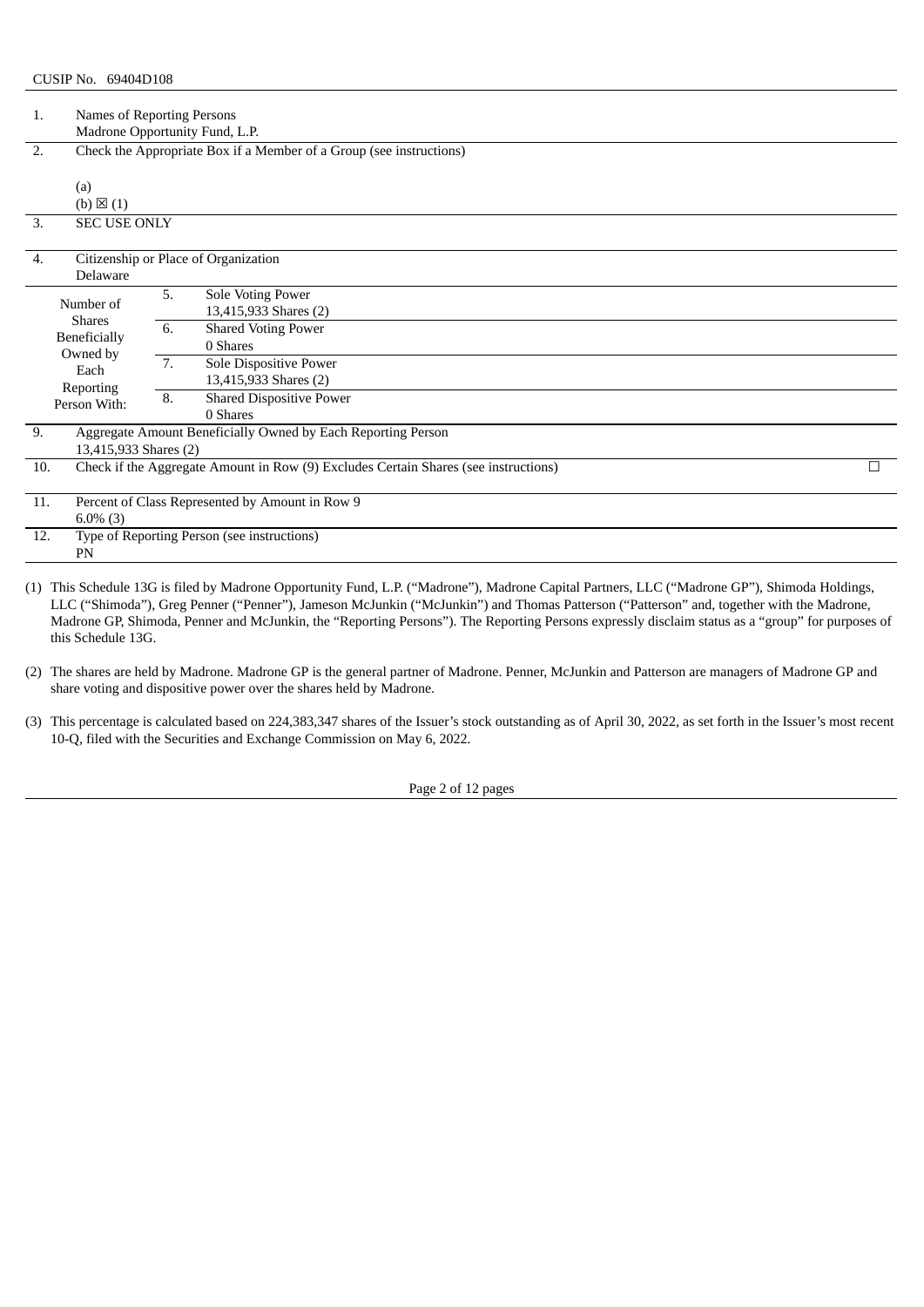| 1.  | Names of Reporting Persons<br>Madrone Capital Partners, LLC                                 |                      |                                                                                                                                                                                               |   |  |  |
|-----|---------------------------------------------------------------------------------------------|----------------------|-----------------------------------------------------------------------------------------------------------------------------------------------------------------------------------------------|---|--|--|
| 2.  |                                                                                             |                      | Check the Appropriate Box if a Member of a Group (see instructions)                                                                                                                           |   |  |  |
| 3.  | (a)<br>$(b) \boxtimes (1)$<br><b>SEC USE ONLY</b>                                           |                      |                                                                                                                                                                                               |   |  |  |
| 4.  | Delaware                                                                                    |                      | Citizenship or Place of Organization                                                                                                                                                          |   |  |  |
|     | Number of<br><b>Shares</b><br>Beneficially<br>Owned by<br>Each<br>Reporting<br>Person With: | 5.<br>6.<br>7.<br>8. | <b>Sole Voting Power</b><br>0 Shares<br><b>Shared Voting Power</b><br>13,415,933 Shares (2)<br>Sole Dispositive Power<br>0 Shares<br><b>Shared Dispositive Power</b><br>13,415,933 Shares (2) |   |  |  |
| 9.  | 13,415,933 Shares (2)                                                                       |                      | Aggregate Amount Beneficially Owned by Each Reporting Person                                                                                                                                  |   |  |  |
| 10. |                                                                                             |                      | Check if the Aggregate Amount in Row (9) Excludes Certain Shares (see instructions)                                                                                                           | П |  |  |
| 11. | $6.0\%$ (3)                                                                                 |                      | Percent of Class Represented by Amount in Row 9                                                                                                                                               |   |  |  |
| 12. | Type of Reporting Person (see instructions)<br><sub>OO</sub>                                |                      |                                                                                                                                                                                               |   |  |  |

(2) The shares are held by Madrone. Madrone GP is the general partner of Madrone. Penner, McJunkin and Patterson are managers of Madrone GP and share voting and dispositive power over the shares held by Madrone.

Page 3 of 12 pages

<sup>(3)</sup> This percentage is calculated based on 224,383,347 shares of the Issuer's stock outstanding as of April 30, 2022, as set forth in the Issuer's most recent 10-Q, filed with the Securities and Exchange Commission on May 6, 2022.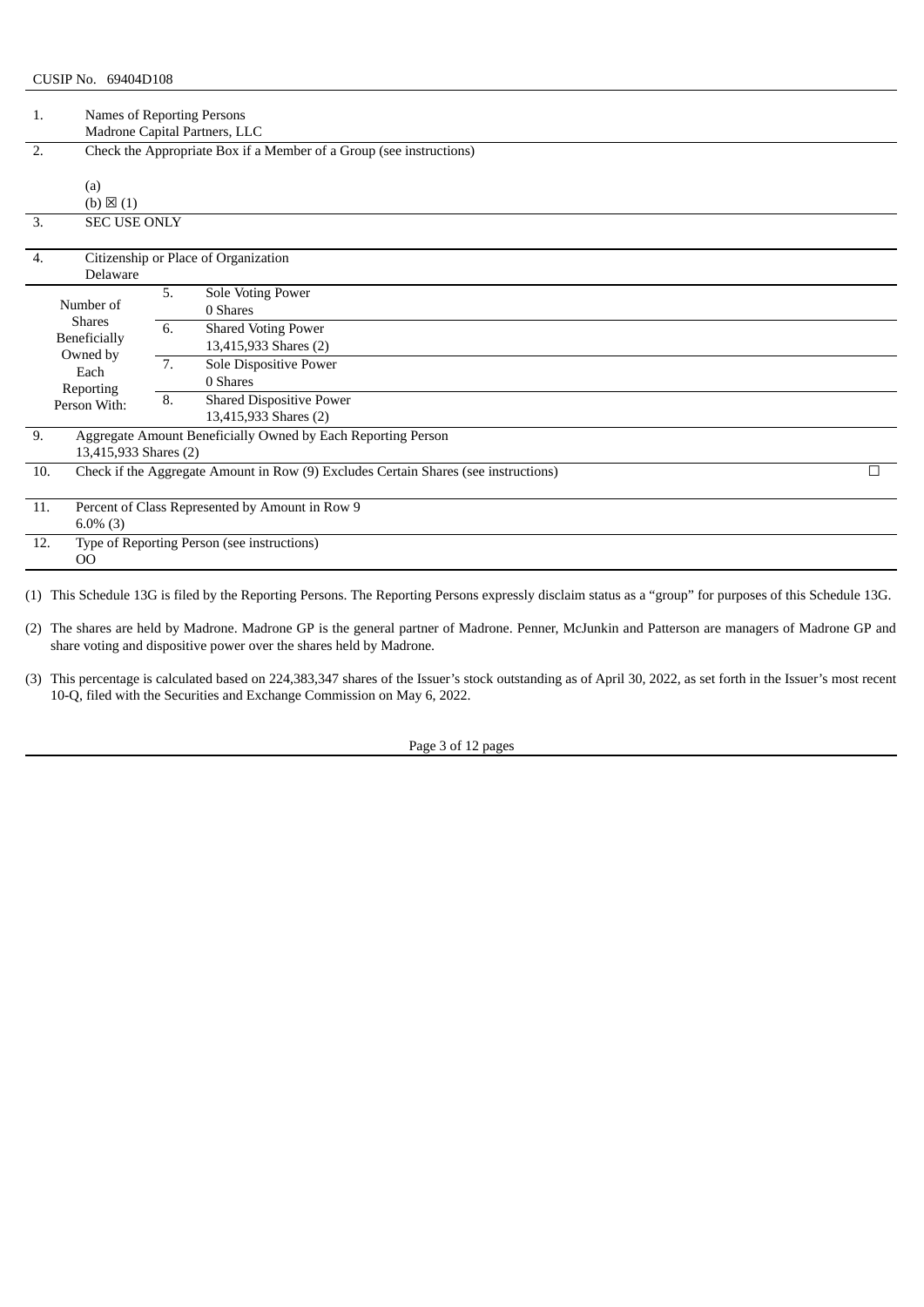| 1.  | Names of Reporting Persons<br>Shimoda Holdings, LLC                                         |                                    |                                                                                                                                                                                      |  |  |  |
|-----|---------------------------------------------------------------------------------------------|------------------------------------|--------------------------------------------------------------------------------------------------------------------------------------------------------------------------------------|--|--|--|
| 2.  |                                                                                             |                                    | Check the Appropriate Box if a Member of a Group (see instructions)                                                                                                                  |  |  |  |
| 3.  | (a)<br>$(b) \boxtimes (1)$<br><b>SEC USE ONLY</b>                                           |                                    |                                                                                                                                                                                      |  |  |  |
| 4.  |                                                                                             |                                    | Citizenship or Place of Organization                                                                                                                                                 |  |  |  |
|     | Delaware                                                                                    |                                    |                                                                                                                                                                                      |  |  |  |
|     | Number of<br><b>Shares</b><br>Beneficially<br>Owned by<br>Each<br>Reporting<br>Person With: | 5.<br>6.<br>$\overline{7}$ .<br>8. | Sole Voting Power<br>0 Shares<br><b>Shared Voting Power</b><br>3,500,000 Shares (2)<br>Sole Dispositive Power<br>0 Shares<br><b>Shared Dispositive Power</b><br>3,500,000 Shares (2) |  |  |  |
| 9.  | 3,500,000 Shares (2)                                                                        |                                    | Aggregate Amount Beneficially Owned by Each Reporting Person                                                                                                                         |  |  |  |
| 10. |                                                                                             |                                    | Check if the Aggregate Amount in Row (9) Excludes Certain Shares (see instructions)                                                                                                  |  |  |  |
| 11. | Percent of Class Represented by Amount in Row 9                                             |                                    |                                                                                                                                                                                      |  |  |  |
|     | $1.6\%$ (3)                                                                                 |                                    |                                                                                                                                                                                      |  |  |  |
| 12. | Type of Reporting Person (see instructions)<br>00                                           |                                    |                                                                                                                                                                                      |  |  |  |

(2) The shares are held by Shimoda. Penner is a Vice President and Manager of Shimoda and shares voting and dispositive power over the shares held by Shimoda.

Page 4 of 12 pages

<sup>(3)</sup> This percentage is calculated based on 224,383,347 shares of the Issuer's stock outstanding as of April 30, 2022, as set forth in the Issuer's most recent 10-Q, filed with the Securities and Exchange Commission on May 6, 2022.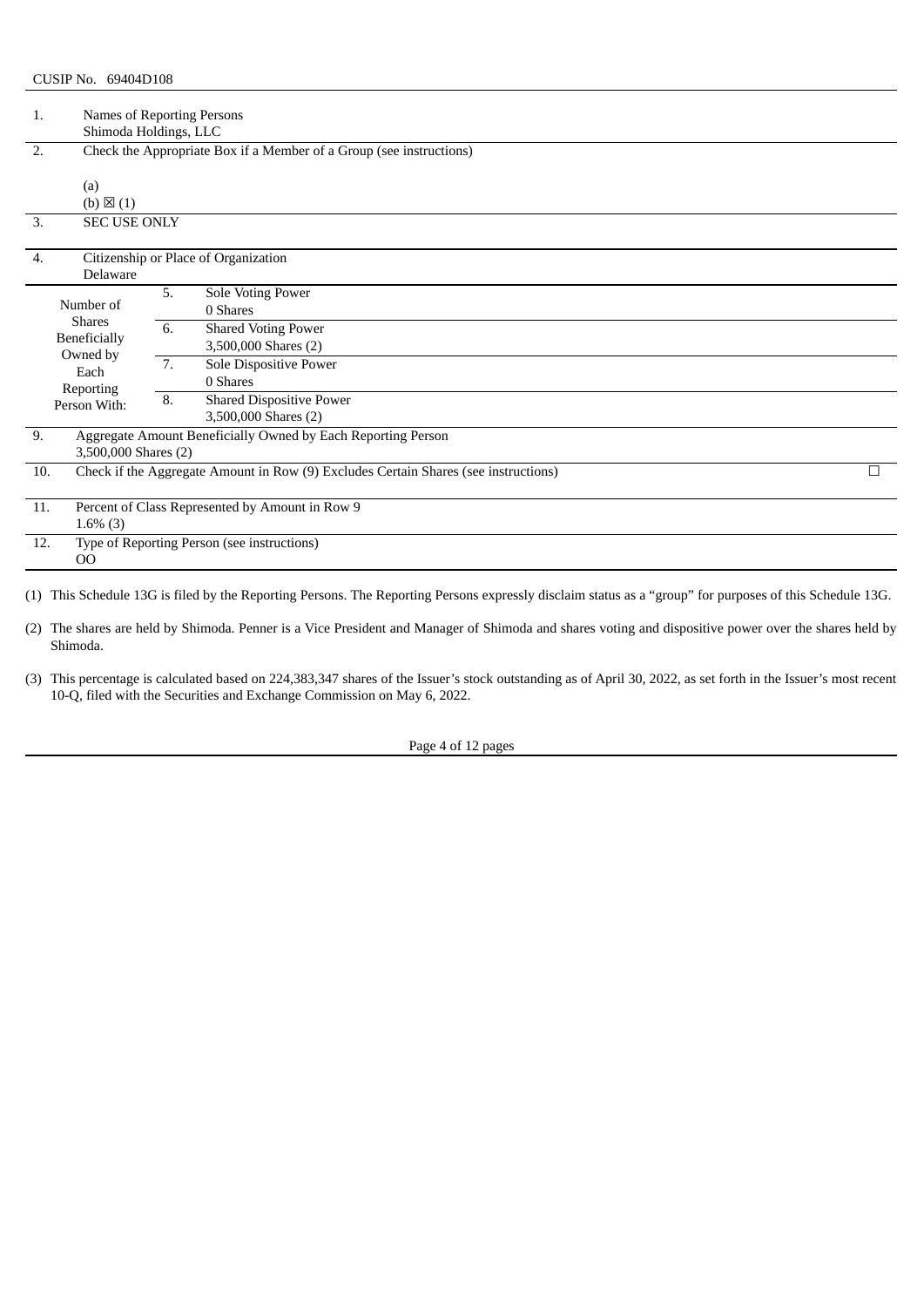| 1.           | Names of Reporting Persons<br><b>Greg Penner</b> |    |                                                                                     |  |  |  |
|--------------|--------------------------------------------------|----|-------------------------------------------------------------------------------------|--|--|--|
| 2.           |                                                  |    | Check the Appropriate Box if a Member of a Group (see instructions)                 |  |  |  |
|              |                                                  |    |                                                                                     |  |  |  |
| (a)          |                                                  |    |                                                                                     |  |  |  |
|              | $(b) \boxtimes (1)$                              |    |                                                                                     |  |  |  |
| 3.           | <b>SEC USE ONLY</b>                              |    |                                                                                     |  |  |  |
|              |                                                  |    |                                                                                     |  |  |  |
| 4.           |                                                  |    | Citizenship or Place of Organization                                                |  |  |  |
|              | <b>United States</b>                             |    |                                                                                     |  |  |  |
| Number of    |                                                  | 5. | Sole Voting Power                                                                   |  |  |  |
|              | <b>Shares</b>                                    |    | 0 Shares                                                                            |  |  |  |
| Beneficially |                                                  | 6. | <b>Shared Voting Power</b>                                                          |  |  |  |
|              | Owned by<br>Each<br>Reporting<br>Person With:    |    | 16,915,933 Shares (2)                                                               |  |  |  |
|              |                                                  | 7. | Sole Dispositive Power                                                              |  |  |  |
|              |                                                  |    | 0 Shares                                                                            |  |  |  |
|              |                                                  | 8. | <b>Shared Dispositive Power</b>                                                     |  |  |  |
|              |                                                  |    | 16,915,933 Shares (2)                                                               |  |  |  |
| 9.           |                                                  |    | Aggregate Amount Beneficially Owned by Each Reporting Person                        |  |  |  |
|              | 16,915,933 Shares (2)                            |    |                                                                                     |  |  |  |
| 10.          |                                                  |    | Check if the Aggregate Amount in Row (9) Excludes Certain Shares (see instructions) |  |  |  |
|              |                                                  |    |                                                                                     |  |  |  |
| 11.          |                                                  |    | Percent of Class Represented by Amount in Row 9                                     |  |  |  |
|              | $7.5\%$ (3)                                      |    |                                                                                     |  |  |  |
| 12.          | Type of Reporting Person (see instructions)      |    |                                                                                     |  |  |  |
| IN           |                                                  |    |                                                                                     |  |  |  |

(2) Includes (i) 13,415,933 shares held by Madrone and (ii) 3,500,000 shares held by Shimoda. Madrone GP is the general partner of Madrone. Penner, McJunkin and Patterson are managers of Madrone GP and share voting and dispositive power over the shares held by Madrone. Penner is a Vice President and Manager of Shimoda and shares voting and dispositive power over the shares held by Shimoda.

(3) This percentage is calculated based on 224,383,347 shares of the Issuer's stock outstanding as of April 30, 2022, as set forth in the Issuer's most recent 10-Q, filed with the Securities and Exchange Commission on May 6, 2022.

Page 5 of 12 pages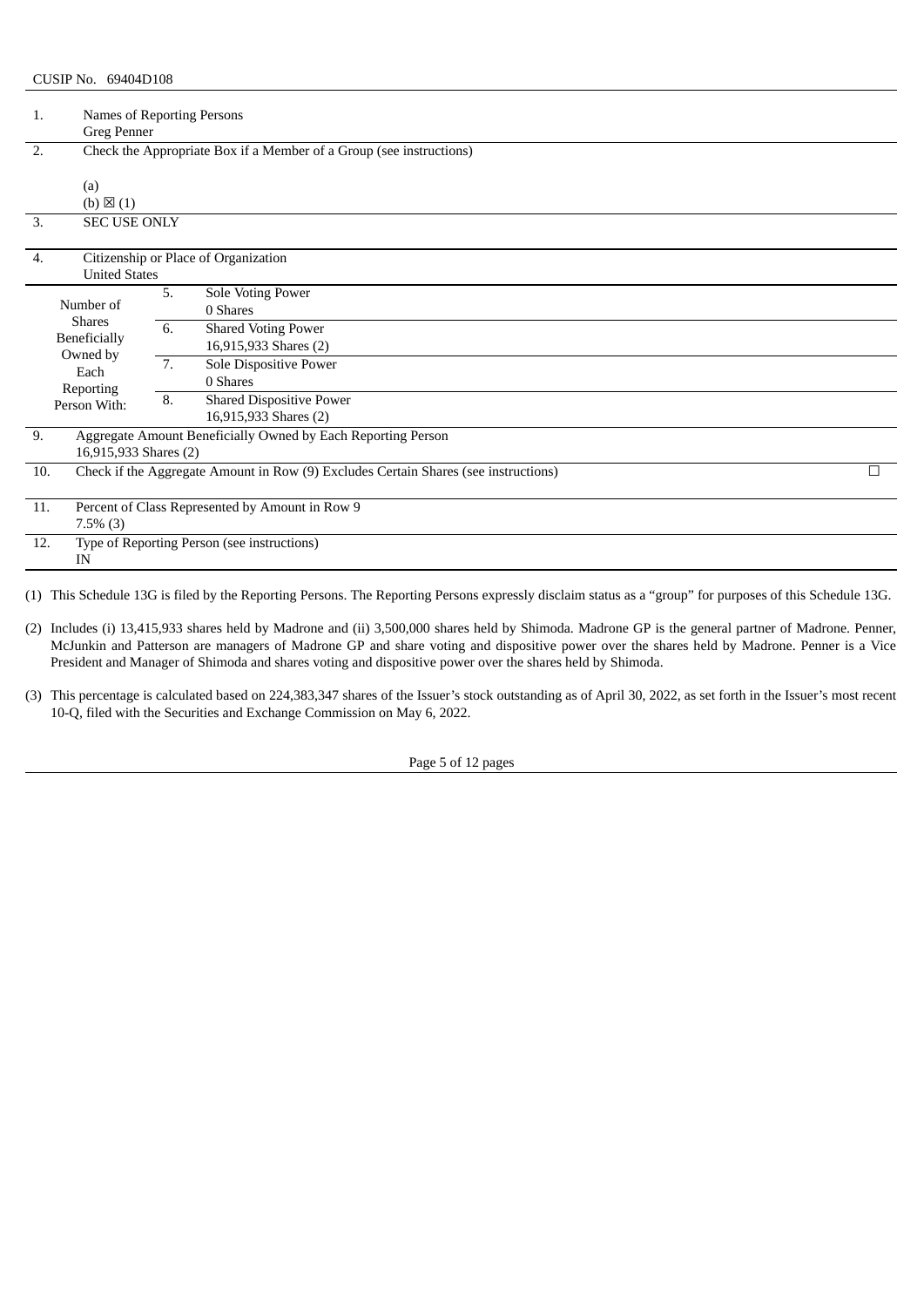| 1.  | Names of Reporting Persons<br>Jameson McJunkin                                              |                      |                                                                                                                                                                                        |  |  |  |
|-----|---------------------------------------------------------------------------------------------|----------------------|----------------------------------------------------------------------------------------------------------------------------------------------------------------------------------------|--|--|--|
| 2.  |                                                                                             |                      | Check the Appropriate Box if a Member of a Group (see instructions)                                                                                                                    |  |  |  |
| 3.  | (a)<br>$(b) \boxtimes (1)$<br><b>SEC USE ONLY</b>                                           |                      |                                                                                                                                                                                        |  |  |  |
| 4.  |                                                                                             |                      | Citizenship or Place of Organization                                                                                                                                                   |  |  |  |
|     | <b>United States</b>                                                                        |                      |                                                                                                                                                                                        |  |  |  |
|     | Number of<br><b>Shares</b><br>Beneficially<br>Owned by<br>Each<br>Reporting<br>Person With: | 5.<br>6.<br>7.<br>8. | Sole Voting Power<br>0 Shares<br><b>Shared Voting Power</b><br>13,415,933 Shares (2)<br>Sole Dispositive Power<br>0 Shares<br><b>Shared Dispositive Power</b><br>13,415,933 Shares (2) |  |  |  |
| 9.  | Aggregate Amount Beneficially Owned by Each Reporting Person<br>13,415,933 Shares (2)       |                      |                                                                                                                                                                                        |  |  |  |
| 10. |                                                                                             |                      | Check if the Aggregate Amount in Row (9) Excludes Certain Shares (see instructions)                                                                                                    |  |  |  |
| 11. | Percent of Class Represented by Amount in Row 9                                             |                      |                                                                                                                                                                                        |  |  |  |
|     | $6.0\%$ (3)                                                                                 |                      |                                                                                                                                                                                        |  |  |  |
| 12. | Type of Reporting Person (see instructions)<br>IN                                           |                      |                                                                                                                                                                                        |  |  |  |

(2) The shares are held by Madrone. Madrone GP is the general partner of Madrone. Penner, McJunkin and Patterson are managers of Madrone GP and share voting and dispositive power over the shares held by Madrone.

Page 6 of 12 pages

<sup>(3)</sup> This percentage is calculated based on 224,383,347 shares of the Issuer's stock outstanding as of April 30, 2022, as set forth in the Issuer's most recent 10-Q, filed with the Securities and Exchange Commission on May 6, 2022.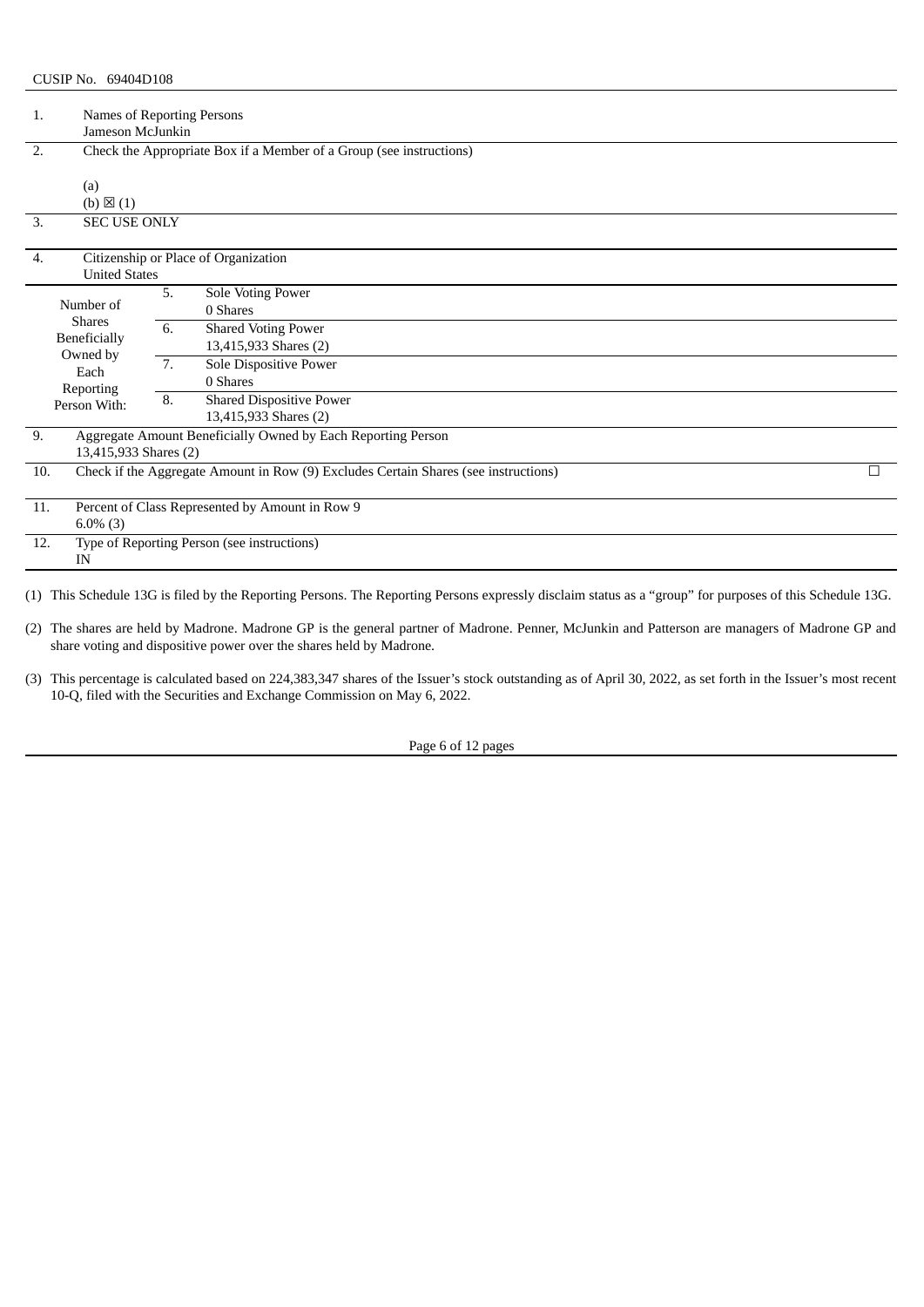| 1.                         | Names of Reporting Persons<br><b>Thomas Patterson</b>      |                                                                                     |  |  |  |  |
|----------------------------|------------------------------------------------------------|-------------------------------------------------------------------------------------|--|--|--|--|
| 2.                         |                                                            | Check the Appropriate Box if a Member of a Group (see instructions)                 |  |  |  |  |
| (a)<br>$(b) \boxtimes (1)$ |                                                            |                                                                                     |  |  |  |  |
| 3.                         | <b>SEC USE ONLY</b>                                        |                                                                                     |  |  |  |  |
| 4.                         | <b>United States</b>                                       | Citizenship or Place of Organization                                                |  |  |  |  |
| Number of<br><b>Shares</b> | 5.<br>6.                                                   | Sole Voting Power<br>0 Shares<br><b>Shared Voting Power</b>                         |  |  |  |  |
| Beneficially<br>Owned by   |                                                            | 13,415,933 Shares (2)                                                               |  |  |  |  |
| Each<br>Reporting          | 7.                                                         | Sole Dispositive Power<br>0 Shares                                                  |  |  |  |  |
| Person With:               | 8.                                                         | <b>Shared Dispositive Power</b><br>13,415,933 Shares (2)                            |  |  |  |  |
| 9.                         | 13,415,933 Shares (2)                                      | Aggregate Amount Beneficially Owned by Each Reporting Person                        |  |  |  |  |
| 10.                        |                                                            | Check if the Aggregate Amount in Row (9) Excludes Certain Shares (see instructions) |  |  |  |  |
| 11.                        | Percent of Class Represented by Amount in Row 9            |                                                                                     |  |  |  |  |
| 12.<br>IN                  | $6.0\%$ (3)<br>Type of Reporting Person (see instructions) |                                                                                     |  |  |  |  |

(2) The shares are held by Madrone. Madrone GP is the general partner of Madrone. Penner, McJunkin and Patterson are managers of Madrone GP and share voting and dispositive power over the shares held by Madrone.

(3) This percentage is calculated based on 224,383,347 shares of the Issuer's stock outstanding as of April 30, 2022, as set forth in the Issuer's most recent 10-Q, filed with the Securities and Exchange Commission on May 6, 2022.

Page 7 of 12 pages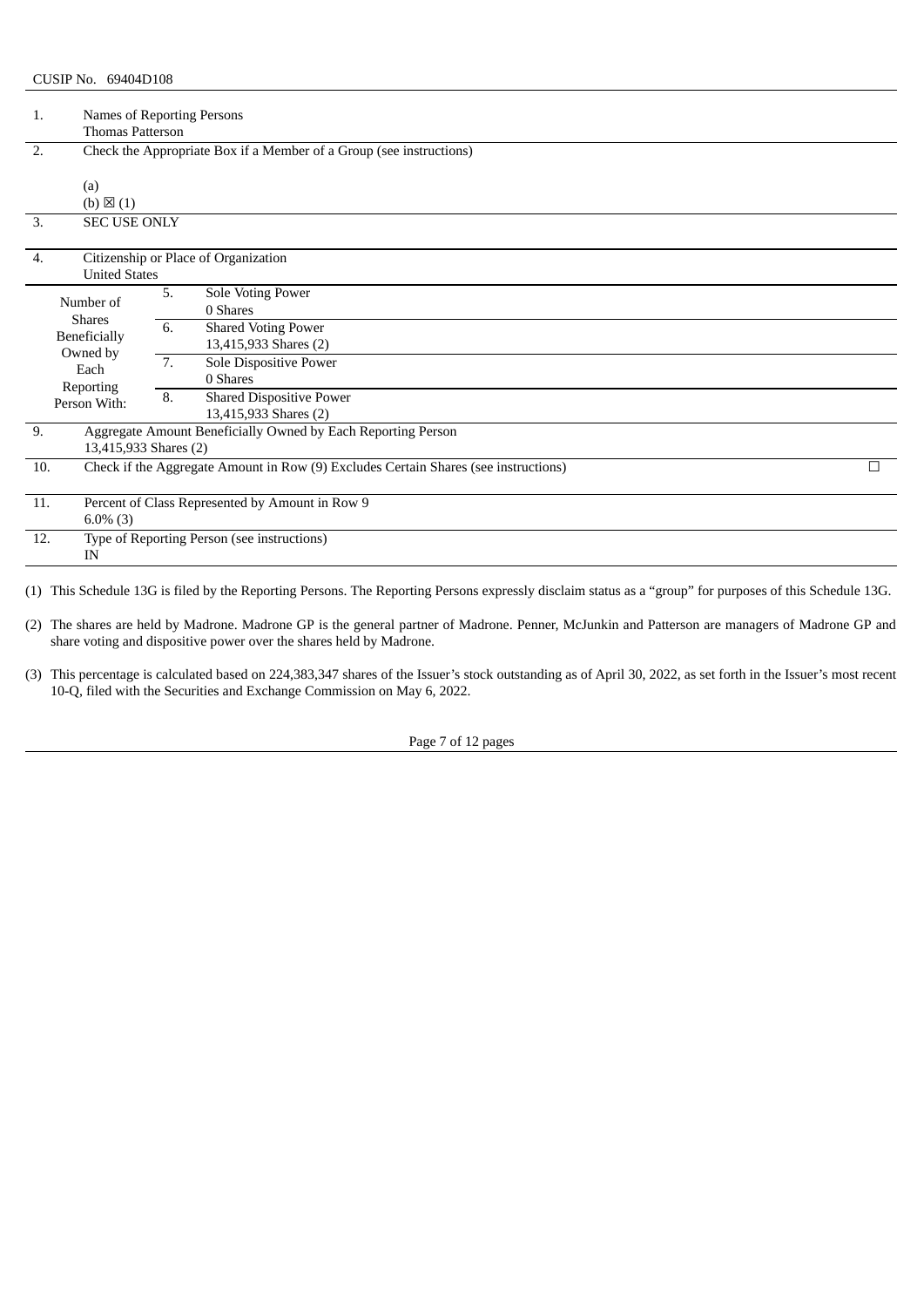| Item $1(a)$ . | Name of Issuer:                                                                                                         |
|---------------|-------------------------------------------------------------------------------------------------------------------------|
|               | Pacific Biosciences of California, Inc.                                                                                 |
|               |                                                                                                                         |
| Item $1(b)$ . | Address of Issuer's Principal Executive Offices:                                                                        |
|               | 2 Circle Star Way, San Carlos, CA 94070                                                                                 |
| Item $2(a)$ . | Name of Person Filing:                                                                                                  |
|               | Madrone Opportunity Fund, L.P. ("Madrone")                                                                              |
|               | Madrone Capital Partners, LLC ("Madrone GP")                                                                            |
|               | Shimoda Holdings, LLC ("Shimoda")                                                                                       |
|               | Greg Penner ("Penner")                                                                                                  |
|               | Jameson McJunkin ("McJunkin")                                                                                           |
|               | Thomas Patterson ("Patterson")                                                                                          |
|               |                                                                                                                         |
| Item $2(b)$ . | Address of Principal Business Office or, if none, Residence:                                                            |
|               | 1305 O'Brien Drive, Menlo Park, CA 94025                                                                                |
|               |                                                                                                                         |
| Item $2(c)$ . | Citizenship:                                                                                                            |
|               | All entities were organized in Delaware All individuals are United States Citizens                                      |
|               |                                                                                                                         |
| Item $2(d)$ . | Title of Class of Securities:                                                                                           |
|               | <b>Common Stock</b>                                                                                                     |
|               |                                                                                                                         |
| Item $2(e)$ . | <b>CUSIP Number:</b>                                                                                                    |
|               | 69404D108                                                                                                               |
|               |                                                                                                                         |
| Item 3.       | If this statement is filed pursuant to $\S$ 240.13d-1(b), or 240.13d-2(b) or (c), check whether the person filing is a: |
|               | Not applicable.                                                                                                         |
|               |                                                                                                                         |

## **Item 4. Ownership**

The following information regarding the aggregate number and percentage of the class of securities of the issuer identified in Item 1 is provided as of June 1, 2022:

|                    | Sole     |                     | Sole               | Shared             |                   |                |
|--------------------|----------|---------------------|--------------------|--------------------|-------------------|----------------|
| <b>Shares Held</b> | Voting   | <b>Shared</b>       | <b>Dispositive</b> | <b>Dispositive</b> | <b>Beneficial</b> | Percentage     |
| <b>Directly</b>    | Power    | <b>Voting Power</b> | Power              | Power              | Ownership         | of Class $(3)$ |
| 13,415,933         | O        | 13,415,933          | $\mathbf 0$        | 13,415,933         | 13,415,933        | $6.0\%$        |
|                    |          | 13,415,933          | $\bf{0}$           | 13,415,933         | 13,415,933        | $6.0\%$        |
| 3,500,000          |          | 3,500,000           | $\bf{0}$           | 3,500,000          | 3,500,000         | 1.6%           |
|                    |          | 16,915,933          |                    | 16,915,933         | 16,915,933        | 7.5%           |
| 0                  | $\bf{0}$ | 13,415,933          | $\bf{0}$           | 13,415,933         | 13,415,933        | 6.0%           |
|                    |          | 13,415,933          |                    | 13,415,933         | 13,415,933        | $6.0\%$        |
|                    |          |                     |                    |                    |                   |                |

(1) Includes 13,415,933 shares held by Madrone. Madrone GP is the general partner of Madrone. Penner, McJunkin and Patterson are managers of Madrone GP and share voting and dispositive power over the shares held by Madrone.

(2) Includes 3,500,000 shares held by Shimoda. Penner is a Vice President and Manager of Shimoda and shares voting and dispositive power over the shares held by Shimoda.

(3) This percentage is calculated based on 224,383,347 shares of the Issuer's stock outstanding as of April 30, 2022, as set forth in the Issuer's most recent 10-Q, filed with the Securities and Exchange Commission on May 6, 2022.

Page 8 of 12 pages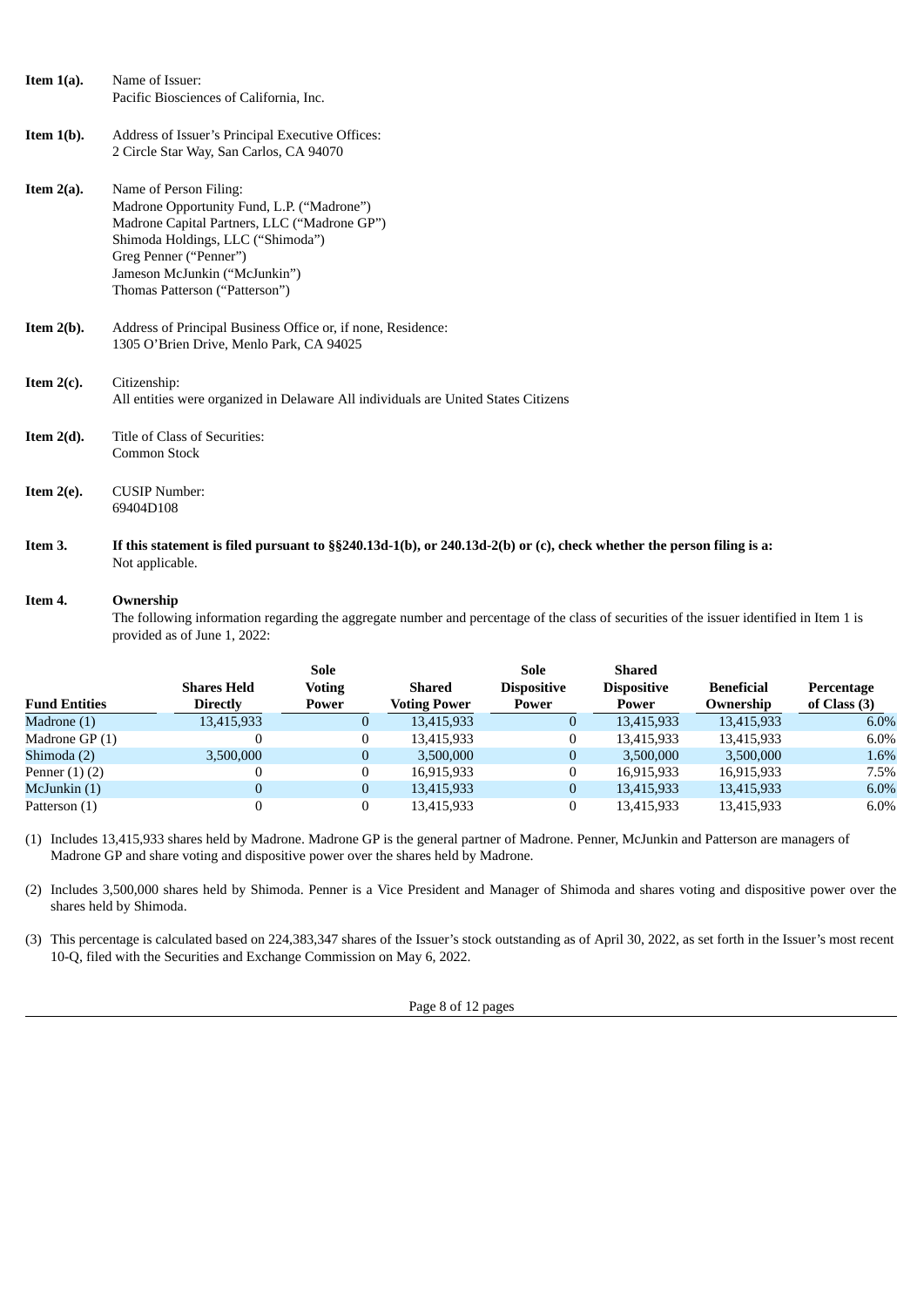## **Item 5. Ownership of Five Percent or Less of a Class**

If this statement is being filed to report the fact that as of the date hereof the reporting person has ceased to be the beneficial owner of more than five percent of the class of securities, check the following  $\Box$ 

- **Item 6. Ownership of More than Five Percent on Behalf of Another Person** Not applicable
- Item 7. Identification and Classification of the Subsidiary Which Acquired the Security Being Reported on By the Parent Holding **Company or Control Person** Not applicable
- **Item 8. Identification and Classification of Members of the Group** Not applicable
- **Item 9. Notice of Dissolution of Group** Not applicable

# **Item 10. Certification**

By signing below I certify that, to the best of my knowledge and belief, the securities referred to above were not acquired and are not held for the purpose of or with the effect of changing or influencing the control of the issuer of the securities and were not acquired and are not held in connection with or as a participant in any transaction having such purpose or effect.

Page 9 of 12 pages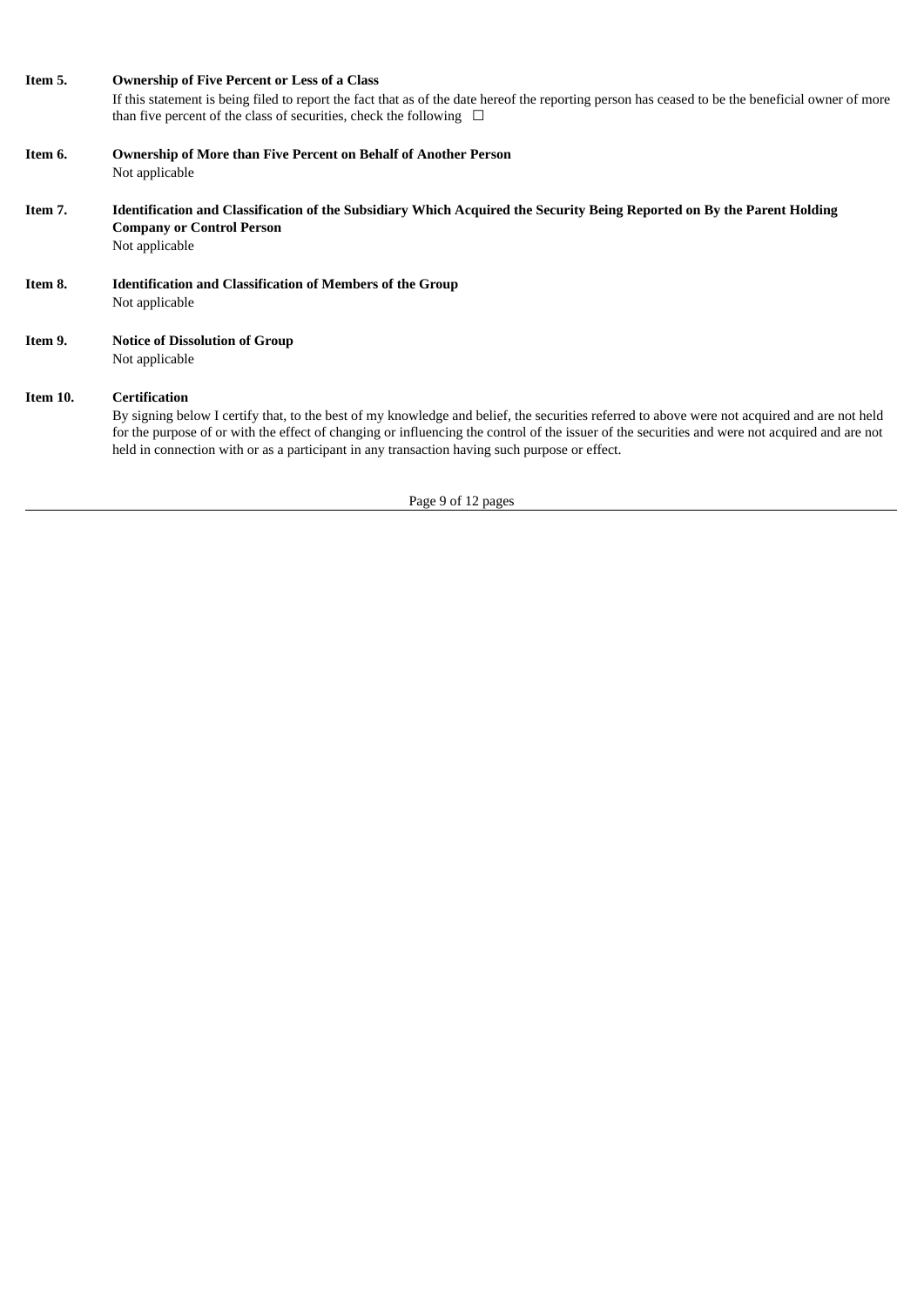### **SIGNATURE**

After reasonable inquiry and to the best of my knowledge and belief, I certify that the information set forth in this statement is true, complete and correct.

Dated: June 1, 2022

## **Madrone Opportunity Fund, L.P.**

By: Madrone Capital Partners, LLC Its General Partner

By: /s/ Greg Penner Name: Greg Penner Title: Manager

## **Madrone Capital Partners, LLC**

By: /s/ Greg Penner Name: Greg Penner Title: Manager

## **Shimoda Holdings, LLC**

By: /s/ Greg Penner Name: Greg Penner Title: Vice President and Manager

/s/ Greg Penner Greg Penner

/s/ Thomas Patterson Thomas Patterson

/s/ Jameson McJunkin

Jameson McJunkin

Page 10 of 12 pages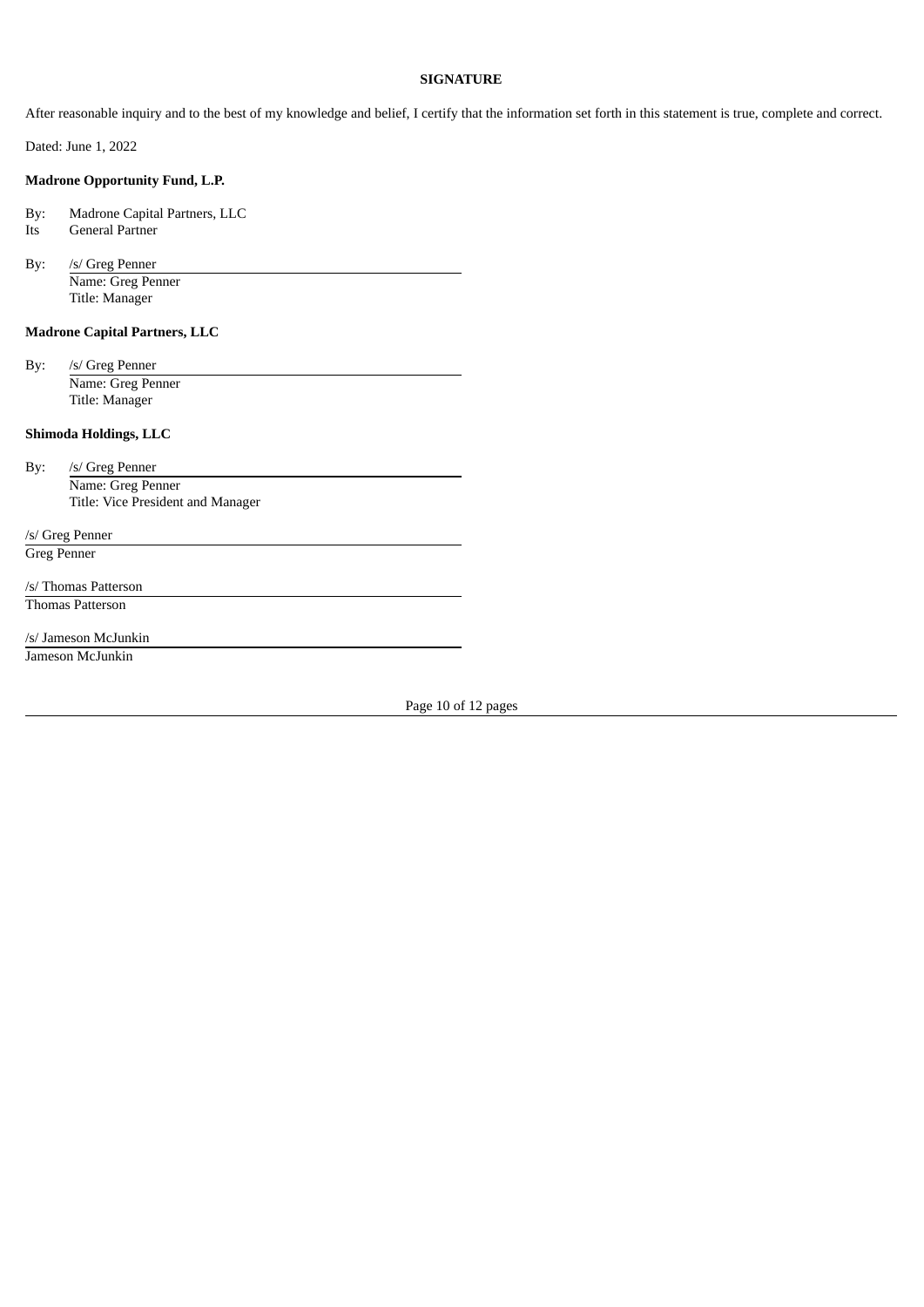## **EXHIBITS**

A: Joint Filing Agreement

Page 11 of 12 pages